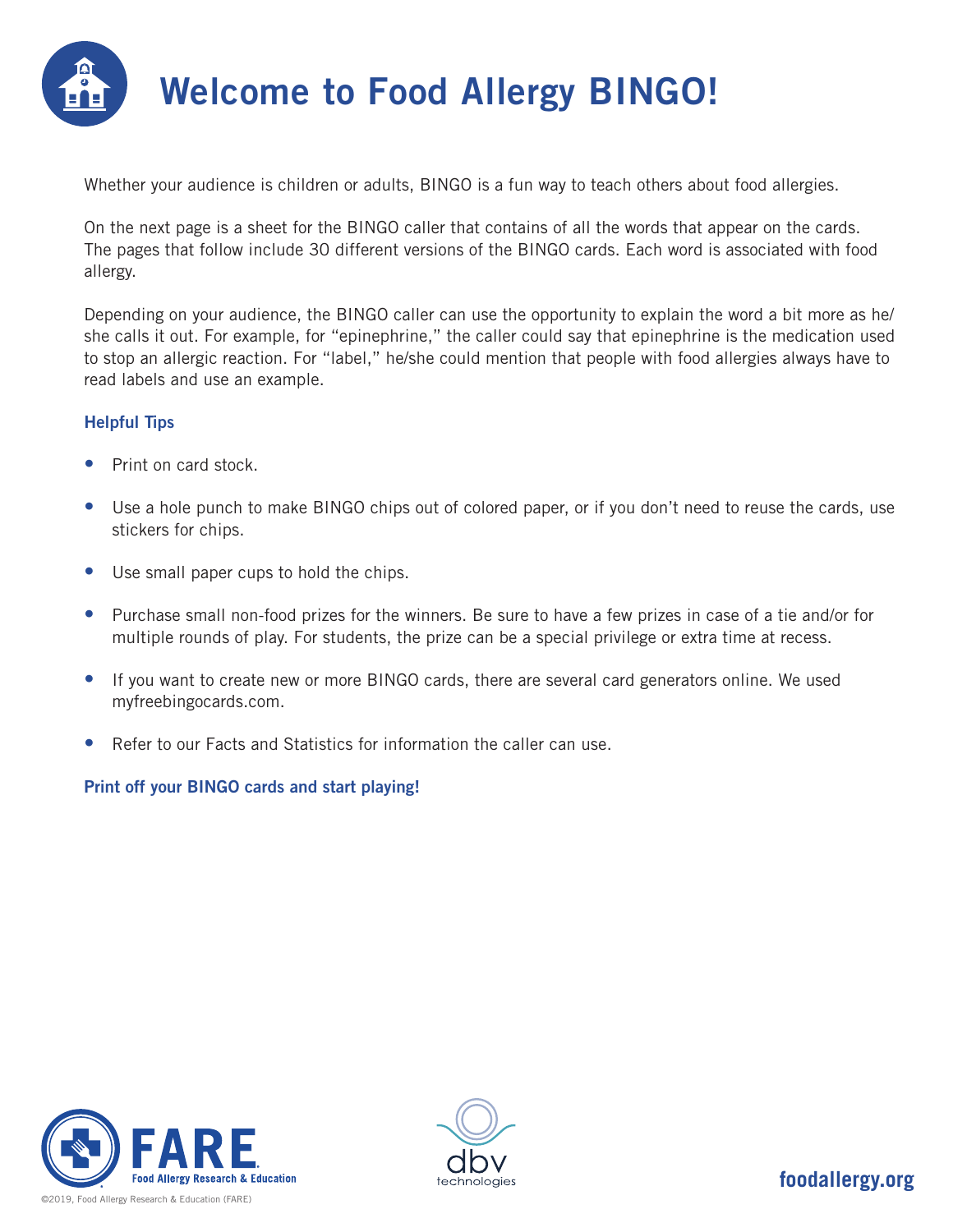

#### **FOOD ALLERGY BINGO CALLERS CARD**

| <b>Allergist</b> | <b>Peanut</b>     | <b>Tree nut</b>    | <b>Milk</b>    |  |
|------------------|-------------------|--------------------|----------------|--|
| <b>Wheat</b>     | Soy               | <b>Anaphylaxis</b> | <b>Courage</b> |  |
| <b>Shellfish</b> | <b>Ingredient</b> | <b>Epinephrine</b> | <b>Label</b>   |  |
| <b>Fish</b>      | <b>Sesame</b>     | <b>Allergy</b>     | <b>Egg</b>     |  |
|                  | foodallergy.org   |                    |                |  |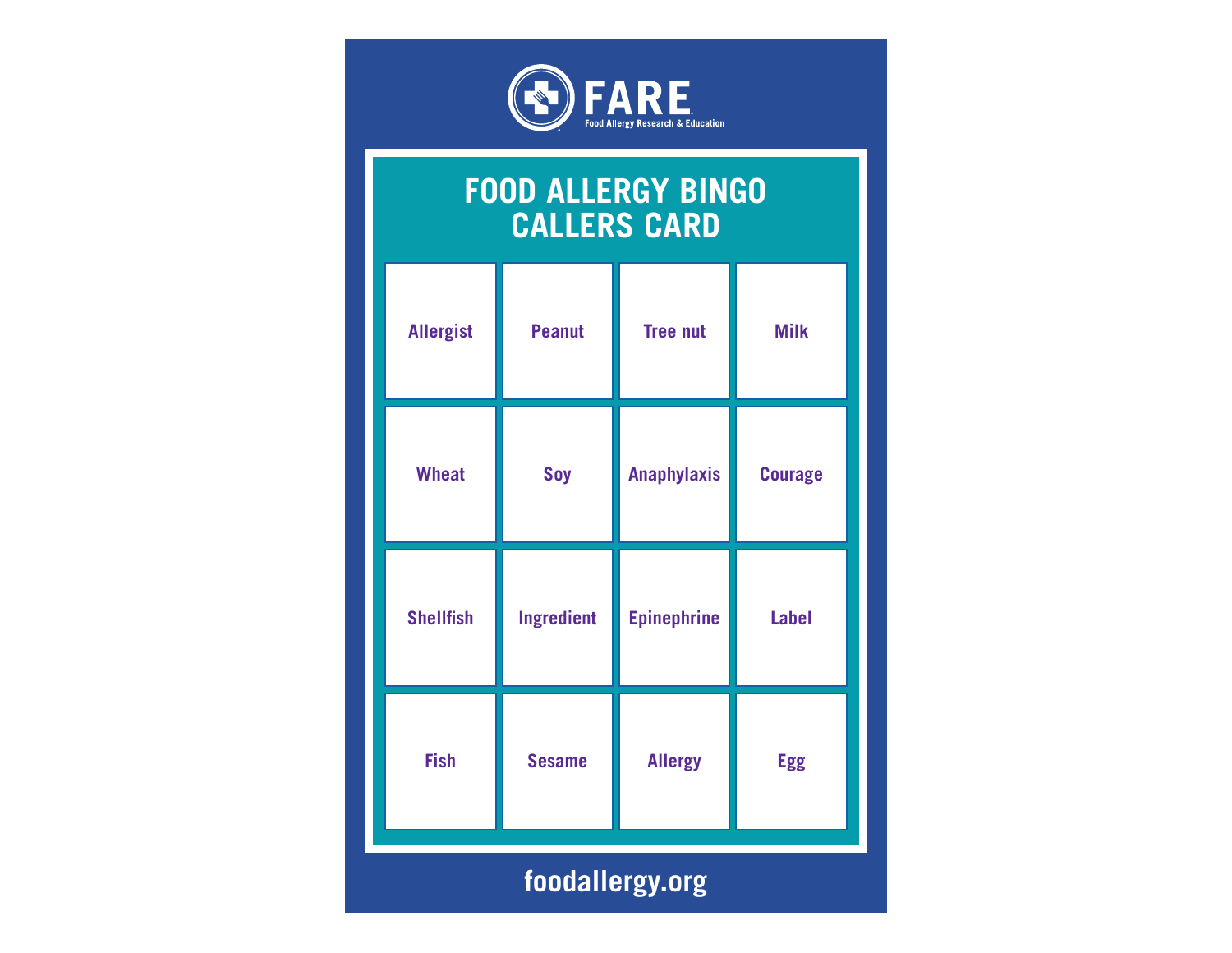

| <b>Label</b>       | Ingredient         | <b>Wheat</b>                | <b>Soy</b>       |  |
|--------------------|--------------------|-----------------------------|------------------|--|
| <b>Sesame</b>      | <b>Allergist</b>   | <b>Fish</b>                 | <b>Courage</b>   |  |
| <b>Allergy</b>     | <b>Anaphylaxis</b> | <b>FREE</b><br><b>SPACE</b> | <b>Shellfish</b> |  |
| <b>Epinephrine</b> | <b>Egg</b>         | <b>Milk</b>                 | <b>Peanut</b>    |  |
|                    | foodallergy.org    |                             |                  |  |



#### **FOOD ALLERGY BINGO**

| <b>FREE</b><br><b>SPACE</b> | <b>Label</b>    | <b>Allergist</b>   | Ingredient     |  |
|-----------------------------|-----------------|--------------------|----------------|--|
| <b>Peanut</b>               | <b>Sesame</b>   | <b>Wheat</b>       | Soy            |  |
| <b>Anaphylaxis</b>          | <b>Tree nut</b> | <b>Epinephrine</b> | <b>Courage</b> |  |
| <b>Fish</b>                 | <b>Milk</b>     | <b>Egg</b>         | <b>Allergy</b> |  |
|                             | foodallergy.org |                    |                |  |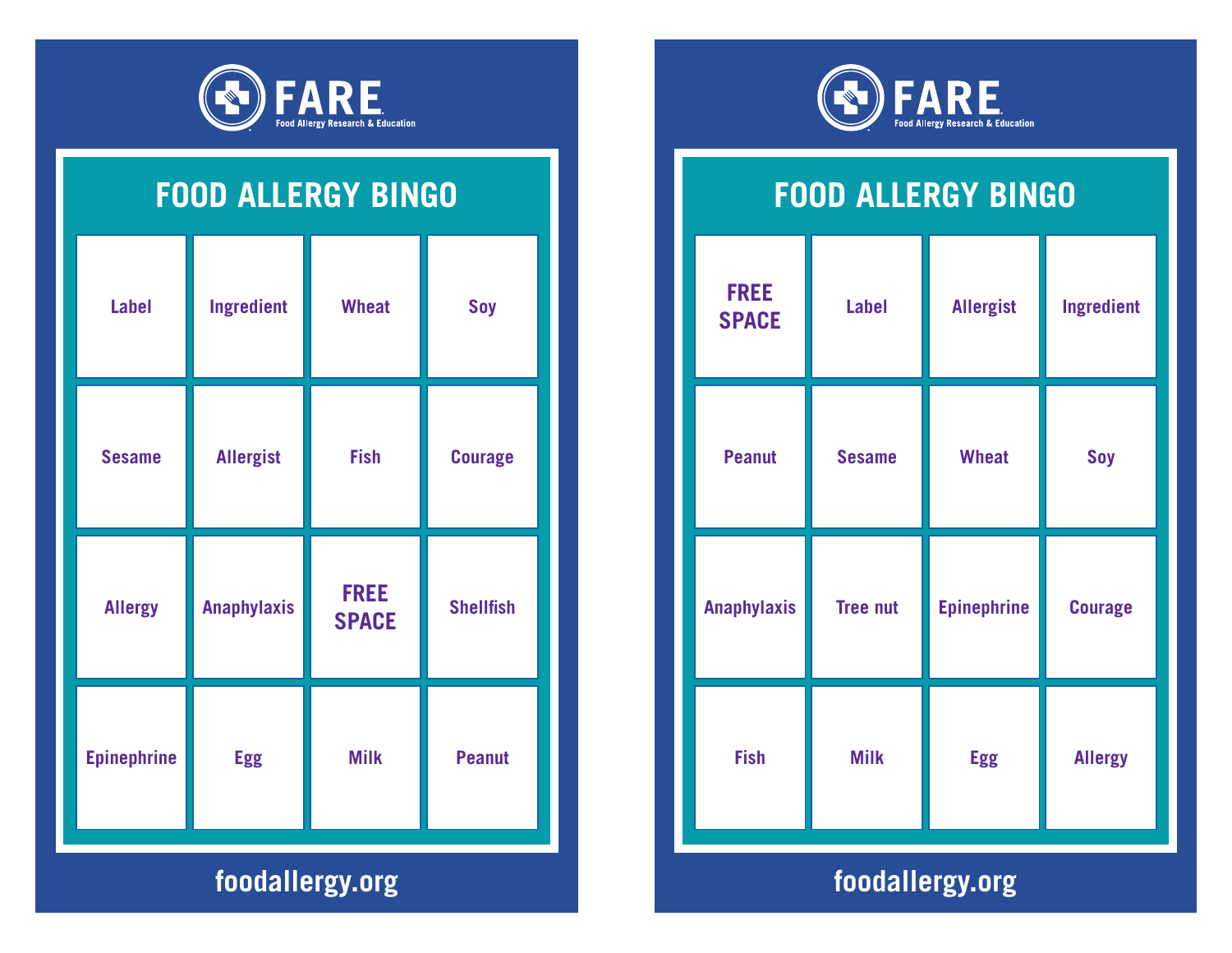

| <b>Allergist</b>            | <b>Ingredient</b> | <b>Egg</b>         | <b>Courage</b>     |  |  |
|-----------------------------|-------------------|--------------------|--------------------|--|--|
| <b>Label</b>                | <b>Shellfish</b>  | <b>Anaphylaxis</b> | <b>Wheat</b>       |  |  |
| <b>FREE</b><br><b>SPACE</b> | <b>Peanut</b>     | <b>Tree nut</b>    | <b>Epinephrine</b> |  |  |
| <b>Sesame</b>               | <b>Fish</b>       | <b>Allergy</b>     | <b>Milk</b>        |  |  |
|                             | foodallergy.org   |                    |                    |  |  |



#### **FOOD ALLERGY BINGO**

|                  |                    | <b>Tree nut</b>             | <b>Allergist</b> |
|------------------|--------------------|-----------------------------|------------------|
| Ingredient       | <b>Label</b>       | <b>Allergy</b>              | <b>Milk</b>      |
| <b>Courage</b>   | <b>Anaphylaxis</b> | <b>FREE</b><br><b>SPACE</b> | <b>Fish</b>      |
| <b>Shellfish</b> | <b>Epinephrine</b> | <b>Wheat</b>                | <b>Sesame</b>    |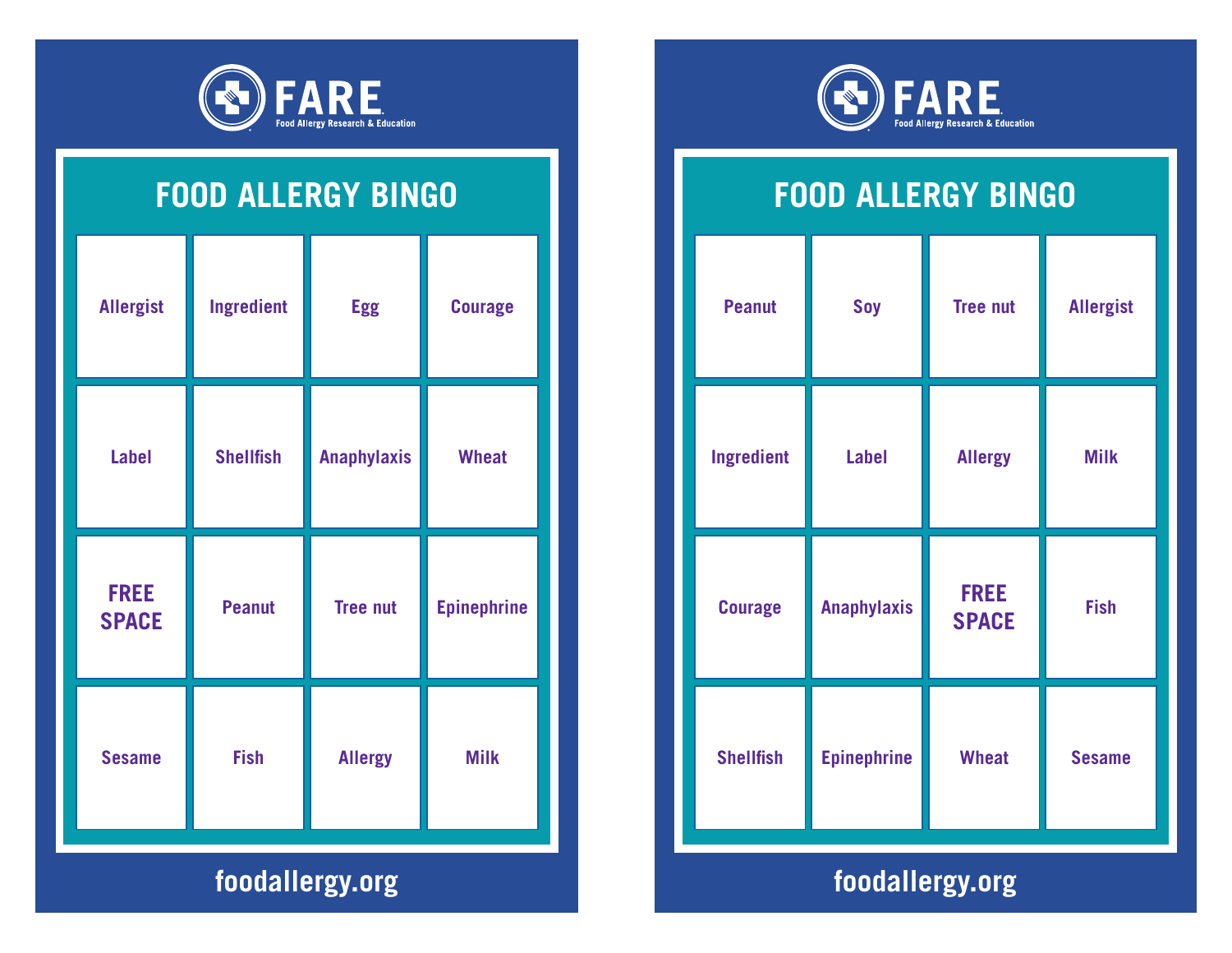

| <b>Soy</b>                  | <b>Milk</b>     | <b>Shellfish</b>   | <b>Wheat</b>       |
|-----------------------------|-----------------|--------------------|--------------------|
| <b>Allergist</b>            | <b>Allergy</b>  | <b>Epinephrine</b> | <b>Fish</b>        |
| <b>Egg</b>                  | Ingredient      | <b>Peanut</b>      | <b>Anaphylaxis</b> |
| <b>FREE</b><br><b>SPACE</b> | <b>Tree nut</b> | <b>Label</b>       | <b>Courage</b>     |
| foodallergy.org             |                 |                    |                    |



# **FOOD ALLERGY BINGO**

| <b>Label</b>       | <b>Milk</b>      | <b>Courage</b>              | Ingredient      |
|--------------------|------------------|-----------------------------|-----------------|
| <b>Sesame</b>      | <b>Shellfish</b> | <b>Epinephrine</b>          | <b>Egg</b>      |
| <b>Anaphylaxis</b> | Soy              | <b>Wheat</b>                | <b>Tree nut</b> |
| <b>Allergy</b>     | <b>Fish</b>      | <b>FREE</b><br><b>SPACE</b> | <b>Peanut</b>   |
|                    |                  | foodallergy.org             |                 |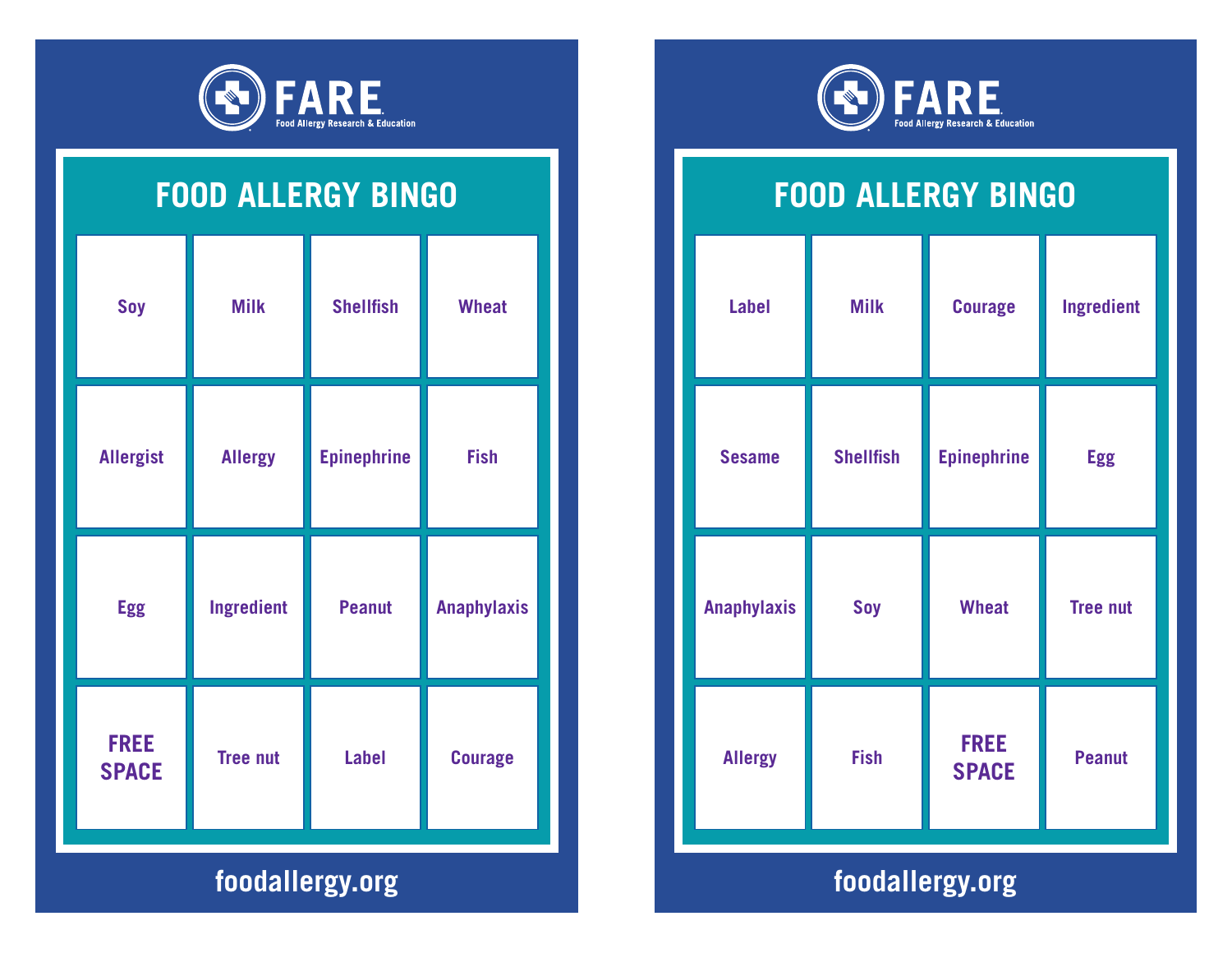

| <b>Peanut</b>               | <b>Sesame</b>    | <b>Anaphylaxis</b> | <b>Courage</b>   |  |
|-----------------------------|------------------|--------------------|------------------|--|
| <b>Tree nut</b>             | <b>Allergist</b> | <b>Fish</b>        | Ingredient       |  |
| <b>Milk</b>                 | <b>Egg</b>       | <b>Epinephrine</b> | <b>Wheat</b>     |  |
| <b>FREE</b><br><b>SPACE</b> | <b>Label</b>     | Soy                | <b>Shellfish</b> |  |
|                             | foodallergy.org  |                    |                  |  |



## **FOOD ALLERGY BINGO**

| <b>Milk</b>     | <b>Anaphylaxis</b> | <b>Wheat</b>   |
|-----------------|--------------------|----------------|
| <b>Tree nut</b> | Ingredient         | <b>Egg</b>     |
| <b>Courage</b>  | <b>Peanut</b>      | <b>Fish</b>    |
| <b>Sesame</b>   | <b>Allergist</b>   | <b>Allergy</b> |
|                 |                    |                |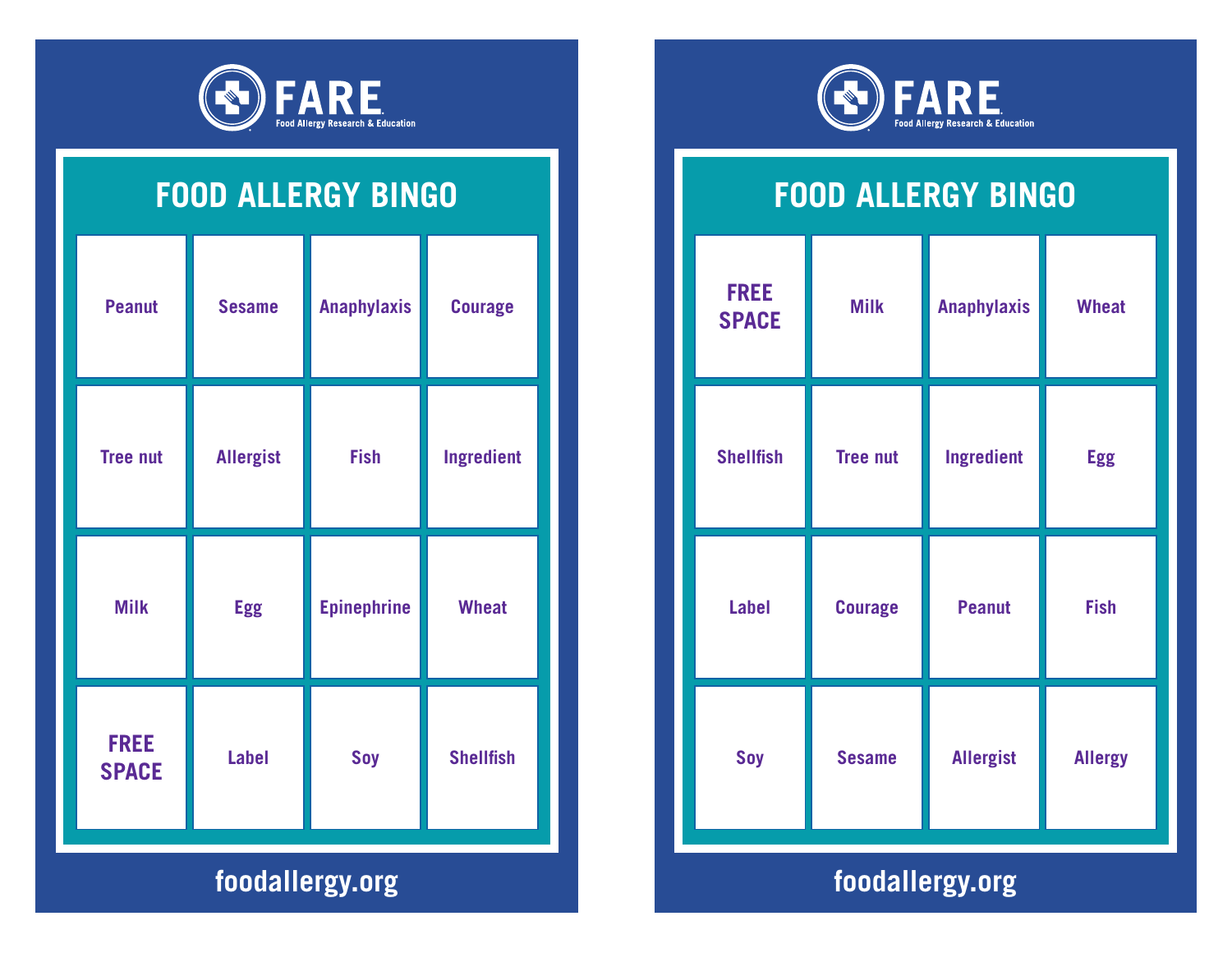

| <b>Courage</b> | <b>Tree nut</b>    | <b>FREE</b><br><b>SPACE</b> | <b>Sesame</b>     |  |  |
|----------------|--------------------|-----------------------------|-------------------|--|--|
| <b>Label</b>   | <b>Anaphylaxis</b> | <b>Allergist</b>            | <b>Shellfish</b>  |  |  |
| <b>Peanut</b>  | <b>Wheat</b>       | <b>Epinephrine</b>          | <b>Allergy</b>    |  |  |
| <b>Milk</b>    | <b>Egg</b>         | <b>Soy</b>                  | <b>Ingredient</b> |  |  |
|                | foodallergy.org    |                             |                   |  |  |



# **FOOD ALLERGY BINGO**

| <b>Egg</b>    | <b>Shellfish</b>   | Soy                | <b>Allergy</b>              |
|---------------|--------------------|--------------------|-----------------------------|
| <b>Wheat</b>  | <b>Milk</b>        | <b>Allergist</b>   | <b>Fish</b>                 |
| <b>Label</b>  | <b>Anaphylaxis</b> | <b>Sesame</b>      | <b>Courage</b>              |
| <b>Peanut</b> | <b>Tree nut</b>    | <b>Epinephrine</b> | <b>FREE</b><br><b>SPACE</b> |
|               |                    |                    |                             |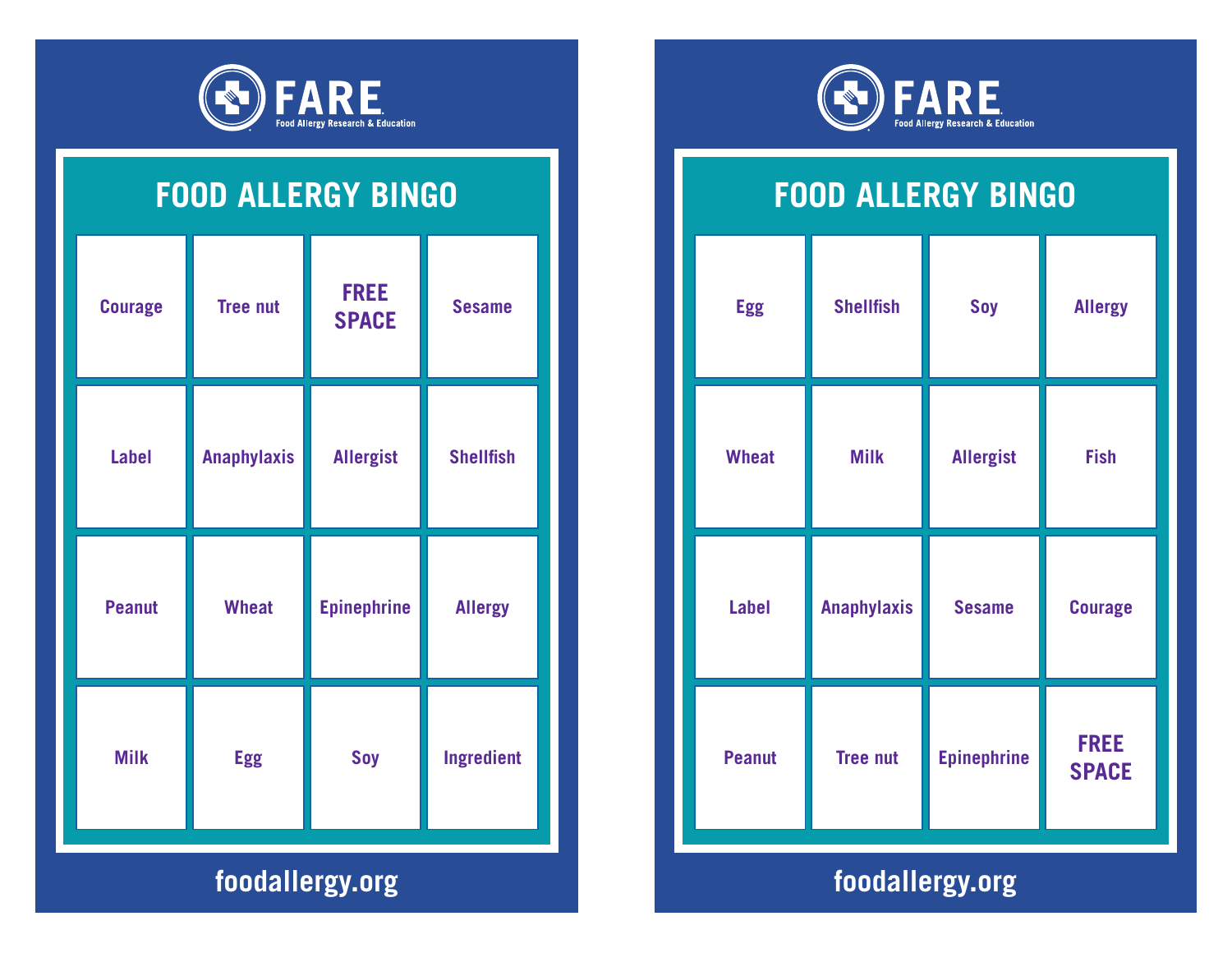

| <b>Fish</b>        | <b>Anaphylaxis</b> | <b>Shellfish</b> | <b>Milk</b>                 |
|--------------------|--------------------|------------------|-----------------------------|
| <b>Epinephrine</b> | <b>Ingredient</b>  | <b>Allergy</b>   | <b>Courage</b>              |
| <b>Wheat</b>       | <b>Egg</b>         | <b>Peanut</b>    | <b>FREE</b><br><b>SPACE</b> |



# **FOOD ALLERGY BINGO**

| <b>Epinephrine</b> | <b>Peanut</b>               | <b>Milk</b>      | <b>Label</b>   |  |  |
|--------------------|-----------------------------|------------------|----------------|--|--|
| <b>Shellfish</b>   | <b>FREE</b><br><b>SPACE</b> | <b>Allergist</b> | <b>Courage</b> |  |  |
| <b>Wheat</b>       | <b>Fish</b>                 | <b>Egg</b>       | <b>Sesame</b>  |  |  |
| <b>Tree nut</b>    | <b>Anaphylaxis</b>          | <b>Allergy</b>   | Ingredient     |  |  |
|                    |                             |                  |                |  |  |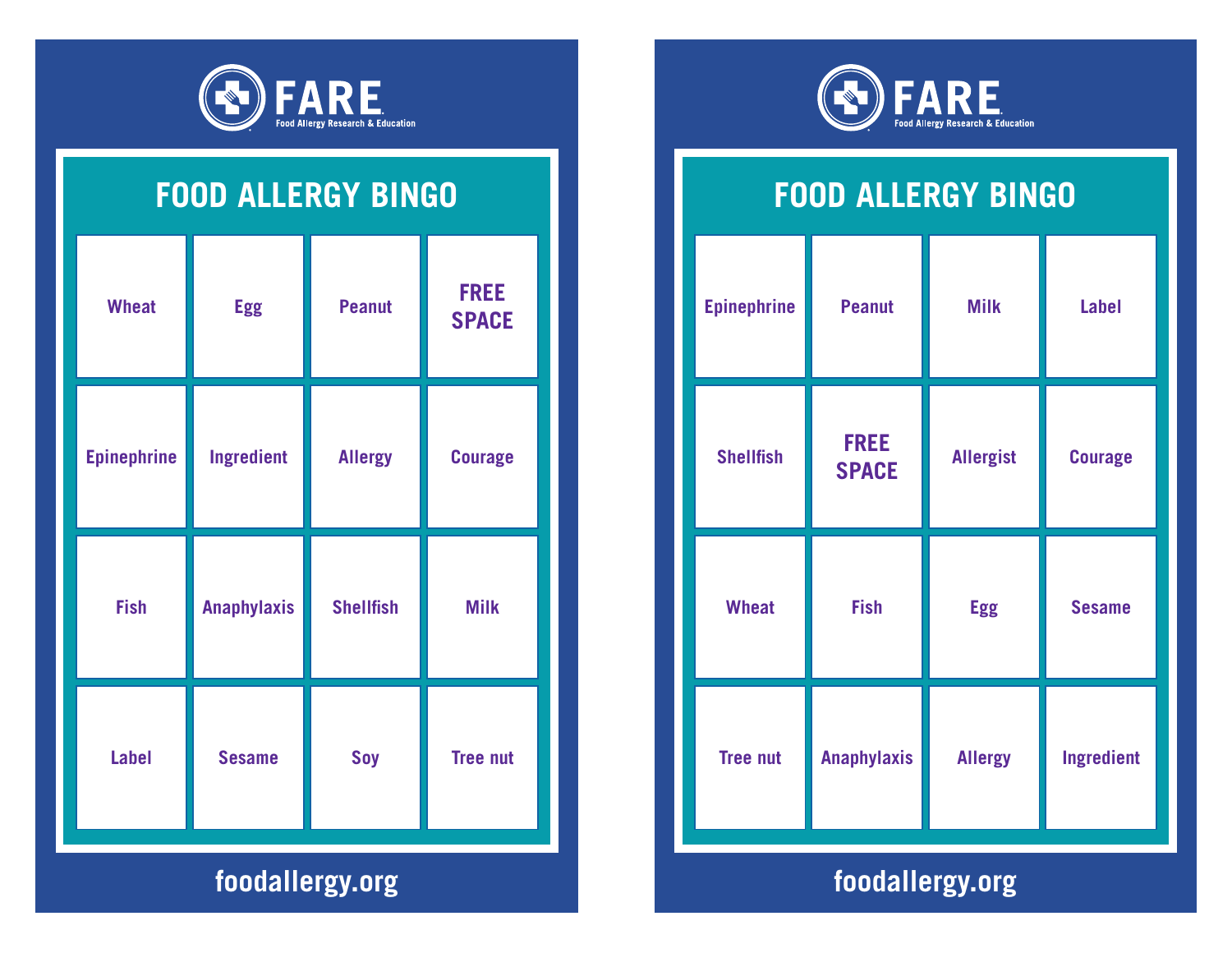

| <b>Fish</b>                 | <b>Tree nut</b> | <b>Wheat</b>       | <b>Allergist</b> |
|-----------------------------|-----------------|--------------------|------------------|
| <b>Allergy</b>              | <b>Sesame</b>   | <b>Soy</b>         | <b>Courage</b>   |
| Ingredient                  | <b>Milk</b>     | <b>Anaphylaxis</b> | <b>Shellfish</b> |
| <b>FREE</b><br><b>SPACE</b> | <b>Egg</b>      | <b>Label</b>       | <b>Peanut</b>    |
| foodallergy.org             |                 |                    |                  |



# **FOOD ALLERGY BINGO**

| <b>Peanut</b>                                                                                          | <b>Wheat</b>                | <b>Anaphylaxis</b> | Ingredient       |
|--------------------------------------------------------------------------------------------------------|-----------------------------|--------------------|------------------|
| Soy                                                                                                    | <b>Sesame</b>               | <b>Allergy</b>     | <b>Fish</b>      |
| <b>Label</b>                                                                                           | <b>FREE</b><br><b>SPACE</b> | <b>Epinephrine</b> | <b>Shellfish</b> |
| <b>Milk</b>                                                                                            | <b>Courage</b>              | <b>Egg</b>         | <b>Allergist</b> |
| $\mathbf{f} = \mathbf{f} \cdot \mathbf{f} + \mathbf{f} \cdot \mathbf{f} + \mathbf{f} \cdot \mathbf{f}$ |                             |                    |                  |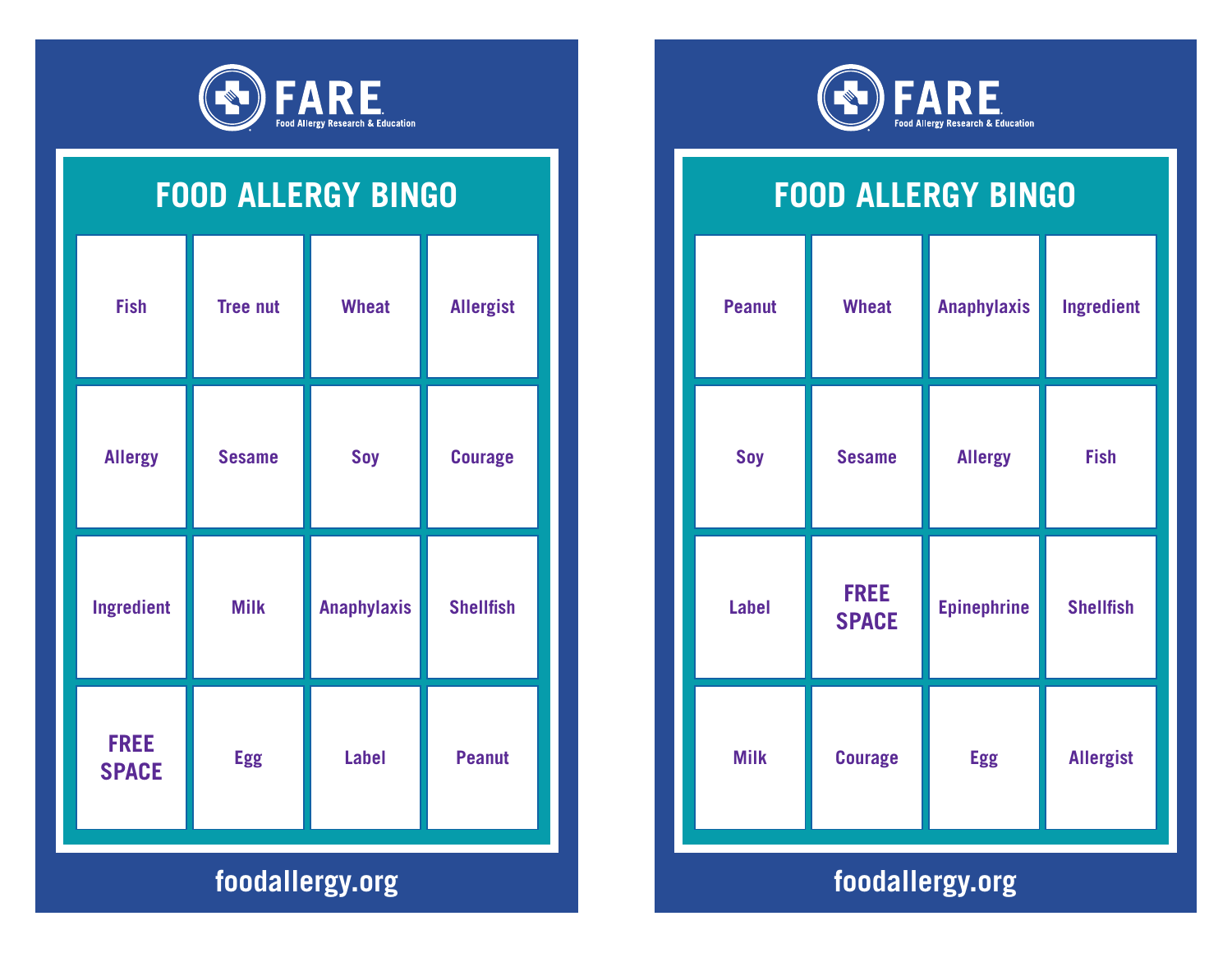

| <b>Soy</b>         | <b>FREE</b><br><b>SPACE</b> | <b>Fish</b>      | <b>Ingredient</b> |
|--------------------|-----------------------------|------------------|-------------------|
| <b>Epinephrine</b> | <b>Wheat</b>                | <b>Shellfish</b> | <b>Sesame</b>     |
| <b>Allergy</b>     | <b>Peanut</b>               | <b>Courage</b>   | <b>Label</b>      |
| <b>Anaphylaxis</b> | <b>Milk</b>                 | <b>Allergist</b> | <b>Tree nut</b>   |
| foodallergy.org    |                             |                  |                   |



# **FOOD ALLERGY BINGO**

| <b>Courage</b>     | <b>Ingredient</b>           | <b>Sesame</b> | <b>Allergist</b>   |
|--------------------|-----------------------------|---------------|--------------------|
| <b>Anaphylaxis</b> | <b>Peanut</b>               | Soy           | <b>Epinephrine</b> |
| <b>Shellfish</b>   | <b>Egg</b>                  | <b>Fish</b>   | <b>Tree nut</b>    |
| <b>Wheat</b>       | <b>FREE</b><br><b>SPACE</b> | <b>Label</b>  | <b>Milk</b>        |
| .                  |                             |               |                    |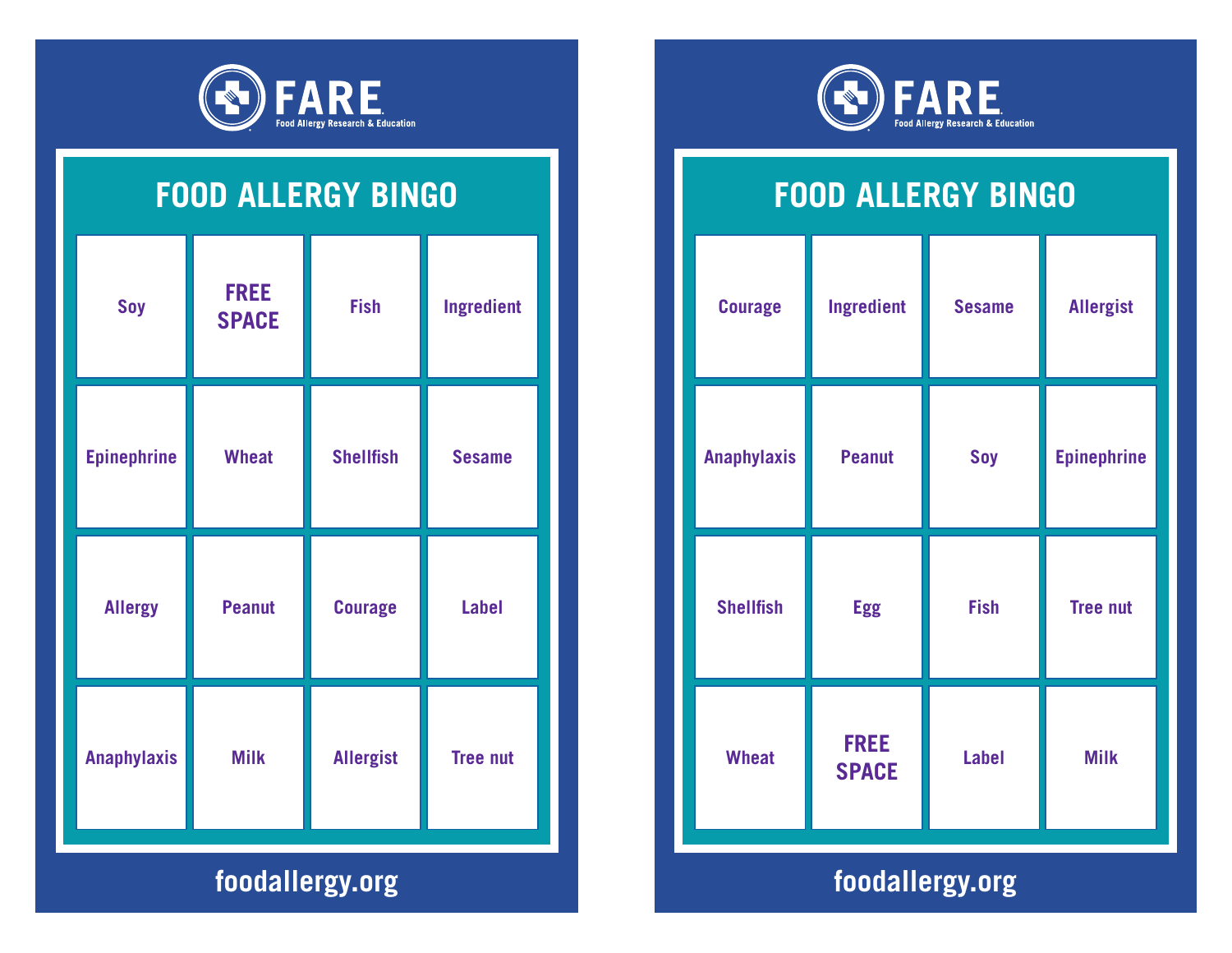

| <b>Epinephrine</b> | <b>Egg</b>         | <b>FREE</b><br><b>SPACE</b> | <b>Label</b>     |
|--------------------|--------------------|-----------------------------|------------------|
| <b>Allergist</b>   | <b>Peanut</b>      | <b>Wheat</b>                | Ingredient       |
| <b>Sesame</b>      | Soy                | <b>Courage</b>              | <b>Shellfish</b> |
| <b>Fish</b>        | <b>Anaphylaxis</b> | <b>Milk</b>                 | <b>Allergy</b>   |
| foodallergy.org    |                    |                             |                  |



# **FOOD ALLERGY BINGO**

| <b>Fish</b>    | <b>Egg</b>                           | <b>Milk</b>      | <b>Anaphylaxis</b>          |
|----------------|--------------------------------------|------------------|-----------------------------|
| Ingredient     | <b>Epinephrine</b>                   | <b>Tree nut</b>  | <b>Peanut</b>               |
| <b>Allergy</b> | <b>Courage</b>                       | <b>Shellfish</b> | <b>FREE</b><br><b>SPACE</b> |
| <b>Sesame</b>  | <b>Label</b>                         | <b>Allergist</b> | Soy                         |
|                | <b>C</b> and a state of the state of |                  |                             |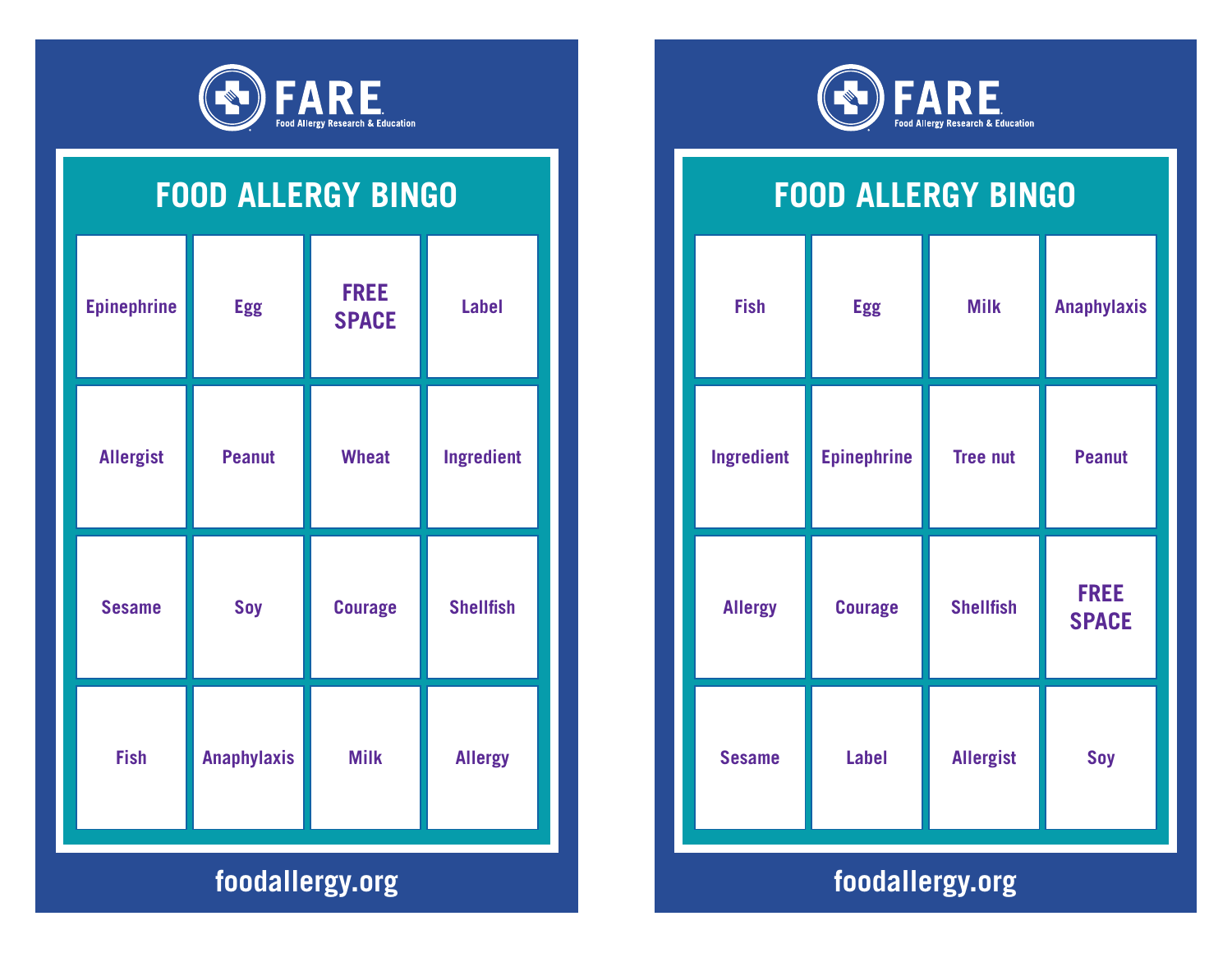

| <b>Peanut</b>               | <b>Courage</b>     | <b>Sesame</b>   | <b>Anaphylaxis</b> |
|-----------------------------|--------------------|-----------------|--------------------|
| <b>Fish</b>                 | <b>Shellfish</b>   | <b>Tree nut</b> | <b>Wheat</b>       |
| <b>FREE</b><br><b>SPACE</b> | <b>Epinephrine</b> | Soy             | <b>Allergy</b>     |
| <b>Allergist</b>            | <b>Ingredient</b>  | <b>Milk</b>     | <b>Egg</b>         |
| foodallergy.org             |                    |                 |                    |



## **FOOD ALLERGY BINGO**

| Soy             | <b>Epinephrine</b>          | <b>Sesame</b>    | <b>Fish</b>        |  |
|-----------------|-----------------------------|------------------|--------------------|--|
| <b>Label</b>    | <b>Wheat</b>                | Ingredient       | <b>Shellfish</b>   |  |
| <b>Courage</b>  | <b>FREE</b><br><b>SPACE</b> | <b>Allergist</b> | <b>Anaphylaxis</b> |  |
| <b>Tree nut</b> | <b>Milk</b>                 | <b>Peanut</b>    | <b>Egg</b>         |  |
|                 |                             |                  |                    |  |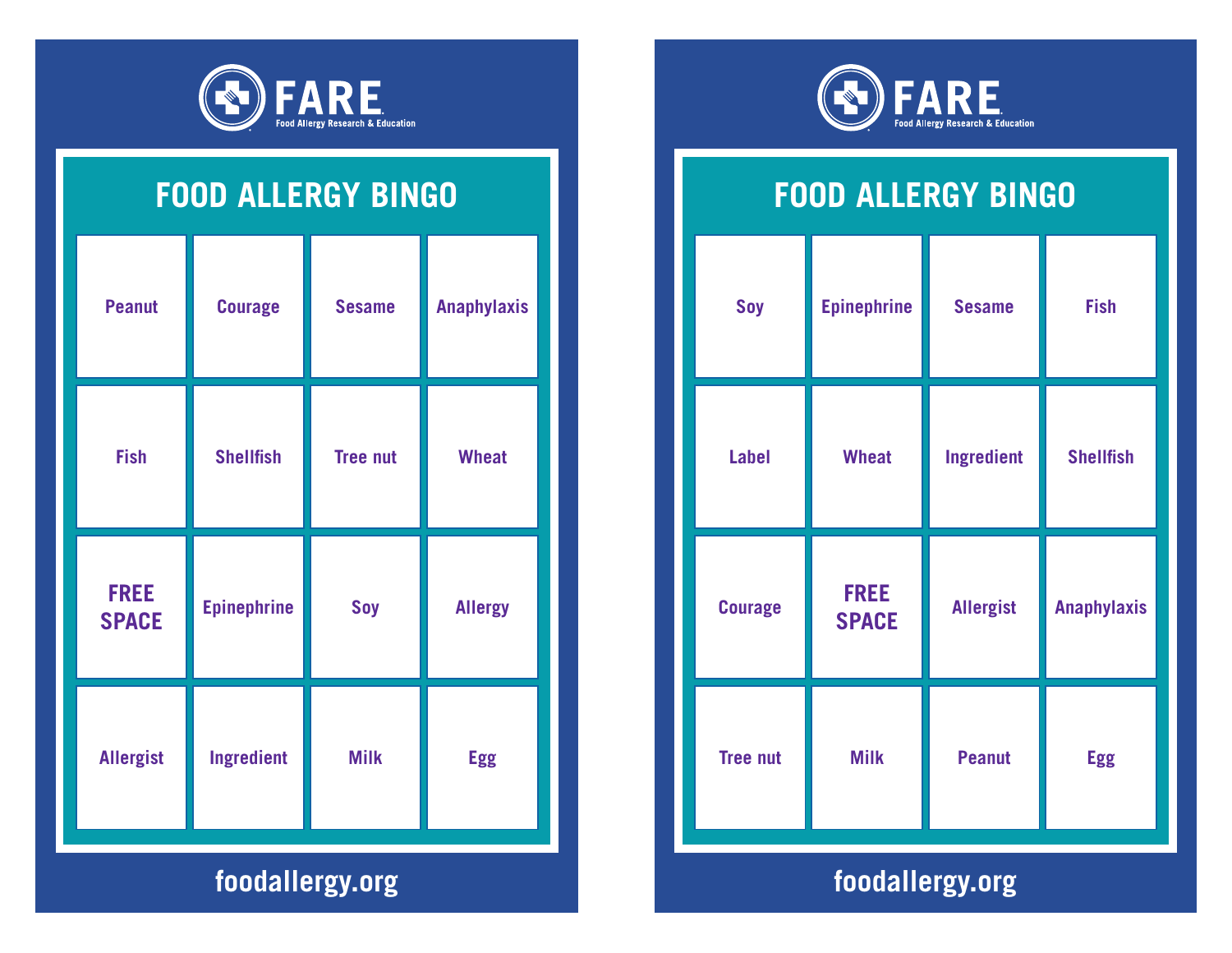

| <b>Allergist</b>            | <b>Courage</b>    | <b>Fish</b>        | <b>Sesame</b> |
|-----------------------------|-------------------|--------------------|---------------|
| <b>Milk</b>                 | <b>Allergy</b>    | <b>Anaphylaxis</b> | Soy           |
| <b>Wheat</b>                | <b>Ingredient</b> | <b>Epinephrine</b> | <b>Peanut</b> |
| <b>FREE</b><br><b>SPACE</b> | <b>Label</b>      | <b>Tree nut</b>    | <b>Egg</b>    |
| foodallergy.org             |                   |                    |               |



# **FOOD ALLERGY BINGO**

| <b>Shellfish</b> | <b>Anaphylaxis</b> | <b>Allergist</b>            | <b>Wheat</b>  |  |
|------------------|--------------------|-----------------------------|---------------|--|
| <b>Tree nut</b>  | <b>Epinephrine</b> | <b>FREE</b><br><b>SPACE</b> | Soy           |  |
| <b>Allergy</b>   | Ingredient         | <b>Label</b>                | <b>Peanut</b> |  |
| <b>Sesame</b>    | <b>Courage</b>     | <b>Milk</b>                 | <b>Fish</b>   |  |
|                  |                    |                             |               |  |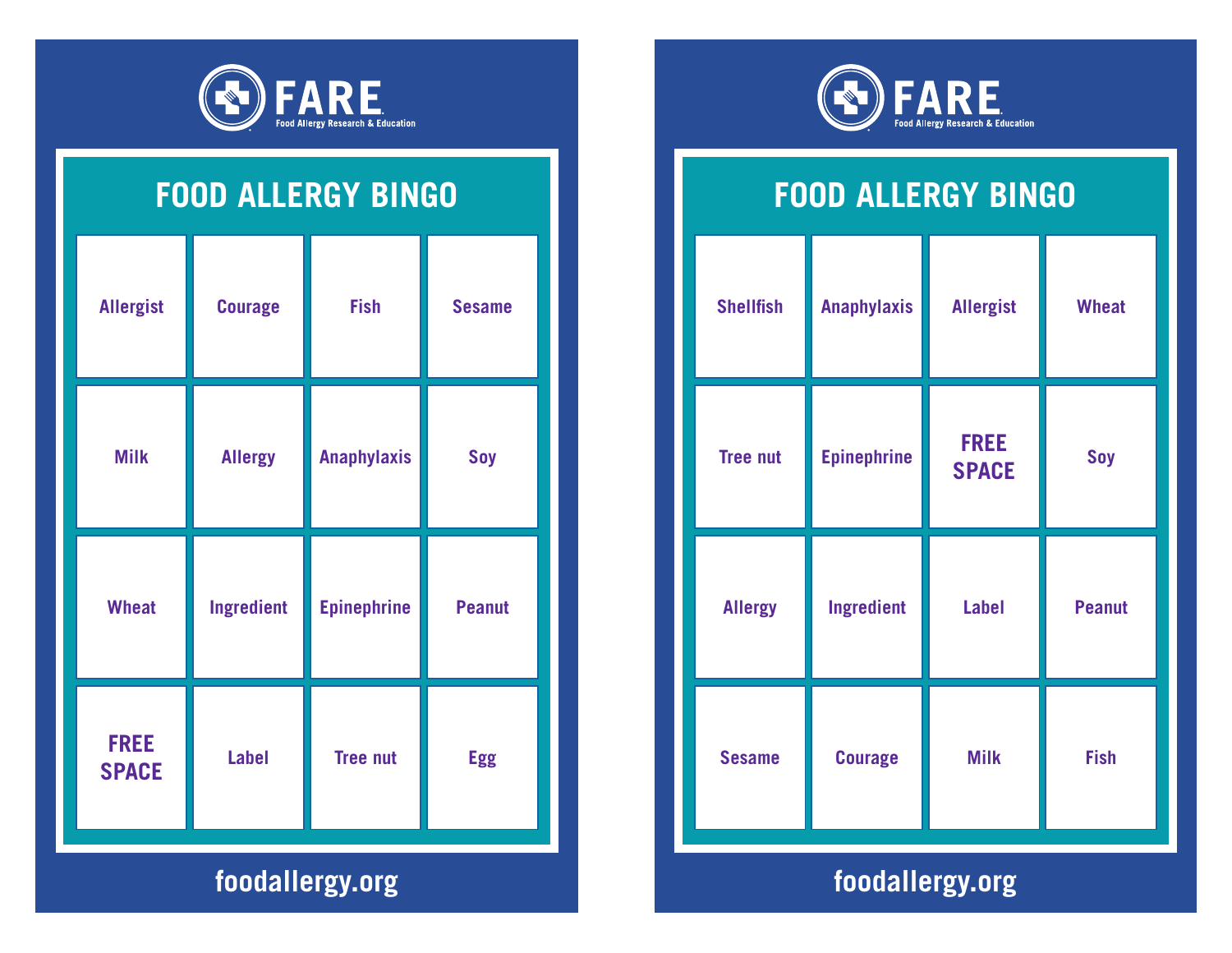

| <b>Egg</b>         | <b>Milk</b>        | <b>FREE</b><br><b>SPACE</b> | <b>Allergy</b>  |
|--------------------|--------------------|-----------------------------|-----------------|
| <b>Shellfish</b>   | <b>Label</b>       | <b>Courage</b>              | <b>Tree nut</b> |
| <b>Epinephrine</b> | <b>Anaphylaxis</b> | <b>Allergist</b>            | Soy             |
| <b>Ingredient</b>  | <b>Fish</b>        | <b>Wheat</b>                | <b>Sesame</b>   |
| foodallergy.org    |                    |                             |                 |



# **FOOD ALLERGY BINGO**

| <b>Sesame</b>                      | <b>Anaphylaxis</b>          | <b>Epinephrine</b> | <b>Shellfish</b>  |
|------------------------------------|-----------------------------|--------------------|-------------------|
| <b>Tree nut</b>                    | <b>FREE</b><br><b>SPACE</b> | <b>Milk</b>        | <b>Label</b>      |
| <b>Peanut</b>                      | <b>Fish</b>                 | <b>Courage</b>     | <b>Ingredient</b> |
| Soy                                | <b>Wheat</b>                | <b>Allergy</b>     | <b>Allergist</b>  |
| <b>A</b> dealer the Miller and the |                             |                    |                   |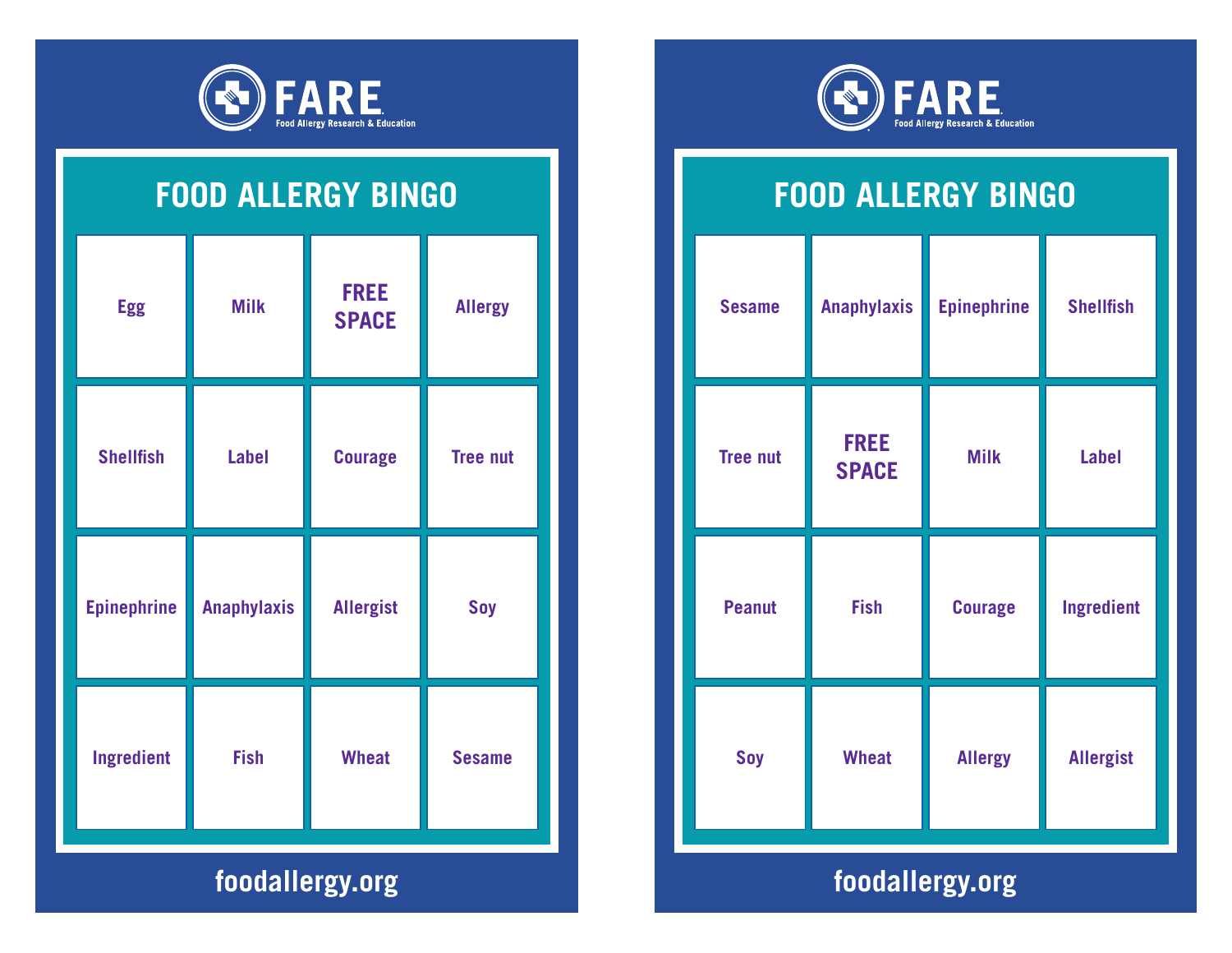

| <b>Peanut</b>      | <b>Tree nut</b>             | <b>Fish</b>        | <b>Wheat</b>     |
|--------------------|-----------------------------|--------------------|------------------|
| <b>Allergist</b>   | <b>Label</b>                | <b>Allergy</b>     | <b>Shellfish</b> |
| <b>Sesame</b>      | <b>FREE</b><br><b>SPACE</b> | <b>Epinephrine</b> | <b>Soy</b>       |
| <b>Anaphylaxis</b> | <b>Milk</b>                 | Ingredient         | <b>Egg</b>       |
| foodallergy.org    |                             |                    |                  |



#### **FOOD ALLERGY BINGO**

| Ingredient<br><b>Shellfish</b><br><b>Anaphylaxis</b><br><b>Allergist</b><br><b>Egg</b><br><b>Sesame</b> | <b>Courage</b>  | <b>FREE</b><br><b>SPACE</b> | <b>Milk</b> | Soy |
|---------------------------------------------------------------------------------------------------------|-----------------|-----------------------------|-------------|-----|
|                                                                                                         | <b>Tree nut</b> |                             |             |     |
|                                                                                                         | <b>Fish</b>     |                             |             |     |
| <b>Epinephrine</b><br><b>Label</b><br><b>Wheat</b>                                                      | <b>Peanut</b>   |                             |             |     |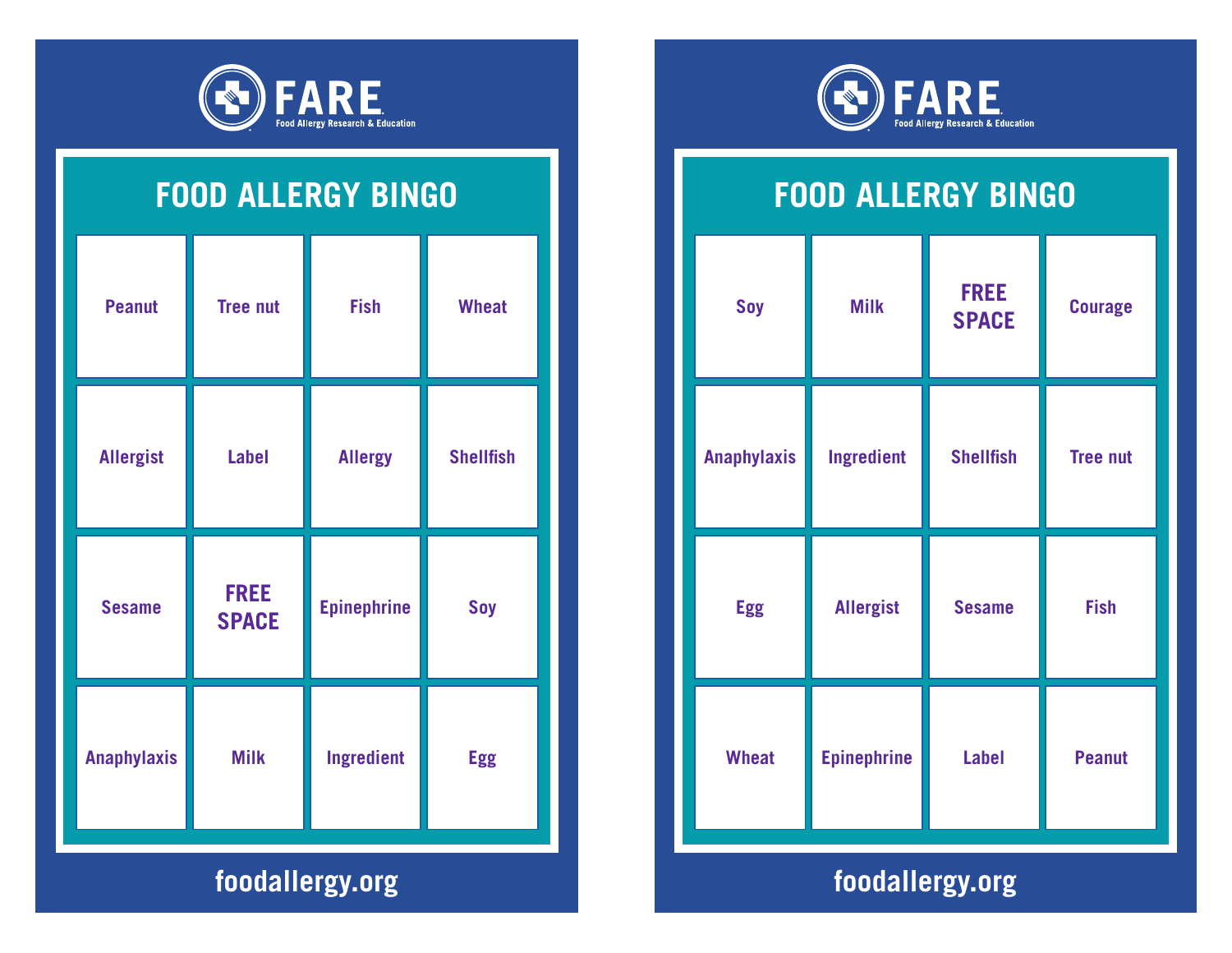

| <b>Tree nut</b>             | <b>Peanut</b>      | <b>Allergist</b> | <b>Ingredient</b>  |
|-----------------------------|--------------------|------------------|--------------------|
| <b>FREE</b><br><b>SPACE</b> | <b>Milk</b>        | <b>Soy</b>       | <b>Egg</b>         |
| <b>Shellfish</b>            | <b>Allergy</b>     | <b>Sesame</b>    | <b>Wheat</b>       |
| <b>Label</b>                | <b>Epinephrine</b> | <b>Courage</b>   | <b>Anaphylaxis</b> |
| foodallergy.org             |                    |                  |                    |



#### **FOOD ALLERGY BINGO**

| <b>Shellfish</b>   | <b>Egg</b>         | Ingredient      | <b>FREE</b><br><b>SPACE</b> |
|--------------------|--------------------|-----------------|-----------------------------|
| <b>Fish</b>        | <b>Anaphylaxis</b> | <b>Courage</b>  | <b>Allergist</b>            |
| <b>Epinephrine</b> | <b>Milk</b>        | <b>Tree nut</b> | <b>Wheat</b>                |
| <b>Sesame</b>      | <b>Allergy</b>     | <b>Label</b>    | Soy                         |